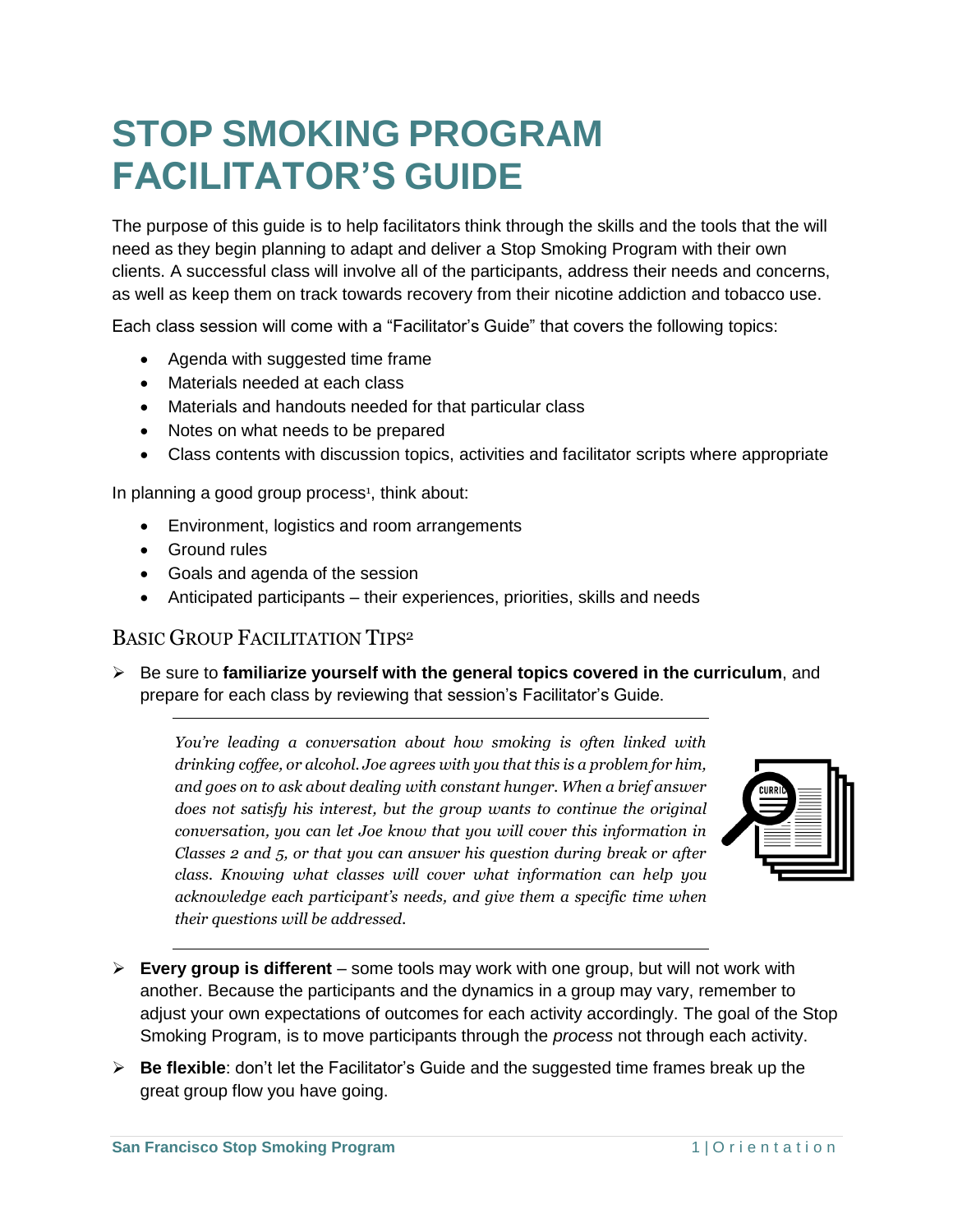- **Use people's names** to gain their trust as well as attention. Use nametags at every class, especially if you and/or your participants have a hard time remembering names. While you're at it – learn how to pronounce everyone's names correctly! This will build trust and show respect for every individual.
- Take time to go over and post **Group Agreements** during the first meeting. Write down group agreements on flip-chart paper and post them during every class afterwards. Use these as needed to re-direct participants. Start with these examples, and add your own.

*Make sure everyone is able to share: Step up (if you're quiet), or step down (show a little restraint, if you are talkative) Only one person speaks at a time Respect different opinions/ experiences Confidentiality is important Turn off mobile phones Start on time = End on time*



 Adults learn in different ways – **engage all of their senses and learning modalities** for best results. Use these tips on working with different types of learners<sup>3</sup>.

| <b>Visual</b>                                                      | <b>Auditory</b>                                        | <b>Kinesthetic</b>                                                          |
|--------------------------------------------------------------------|--------------------------------------------------------|-----------------------------------------------------------------------------|
| <b>PowerPoint Presentations</b>                                    | Lectures                                               | Role plays and simulations                                                  |
| Videos                                                             | Group discussions                                      | <b>Practical demonstrations</b>                                             |
| <b>Flip-Charts</b>                                                 | Informal conversations                                 | Hands-on activities                                                         |
| Handouts                                                           | Phone consultation                                     | Writing things down                                                         |
| Demonstrations                                                     | Stories and examples                                   | Movement-based learning                                                     |
| <b>Training tip:</b>                                               | <b>Training Tip:</b>                                   | <b>Training Tip:</b>                                                        |
| Provide handouts and/or<br>reading material                        | Explain in preferred<br>language if possible           | Play-based learning is fun<br>for adults too!                               |
| Include visuals and                                                | Follow up with a phone call                            | Bring various props that can<br>passed around                               |
| demonstrations                                                     | Read out loud when<br>appropriate                      |                                                                             |
| Stick to a color scheme – do<br>not overwhelm the visual<br>senses |                                                        | Allow time for group work,<br>and ask people to move<br>throughout the room |
|                                                                    | Use story-telling or songs<br>when possible            |                                                                             |
|                                                                    | Allow time for discussion<br>and sharing of experience | Include a movement with<br>the concept you're teaching                      |